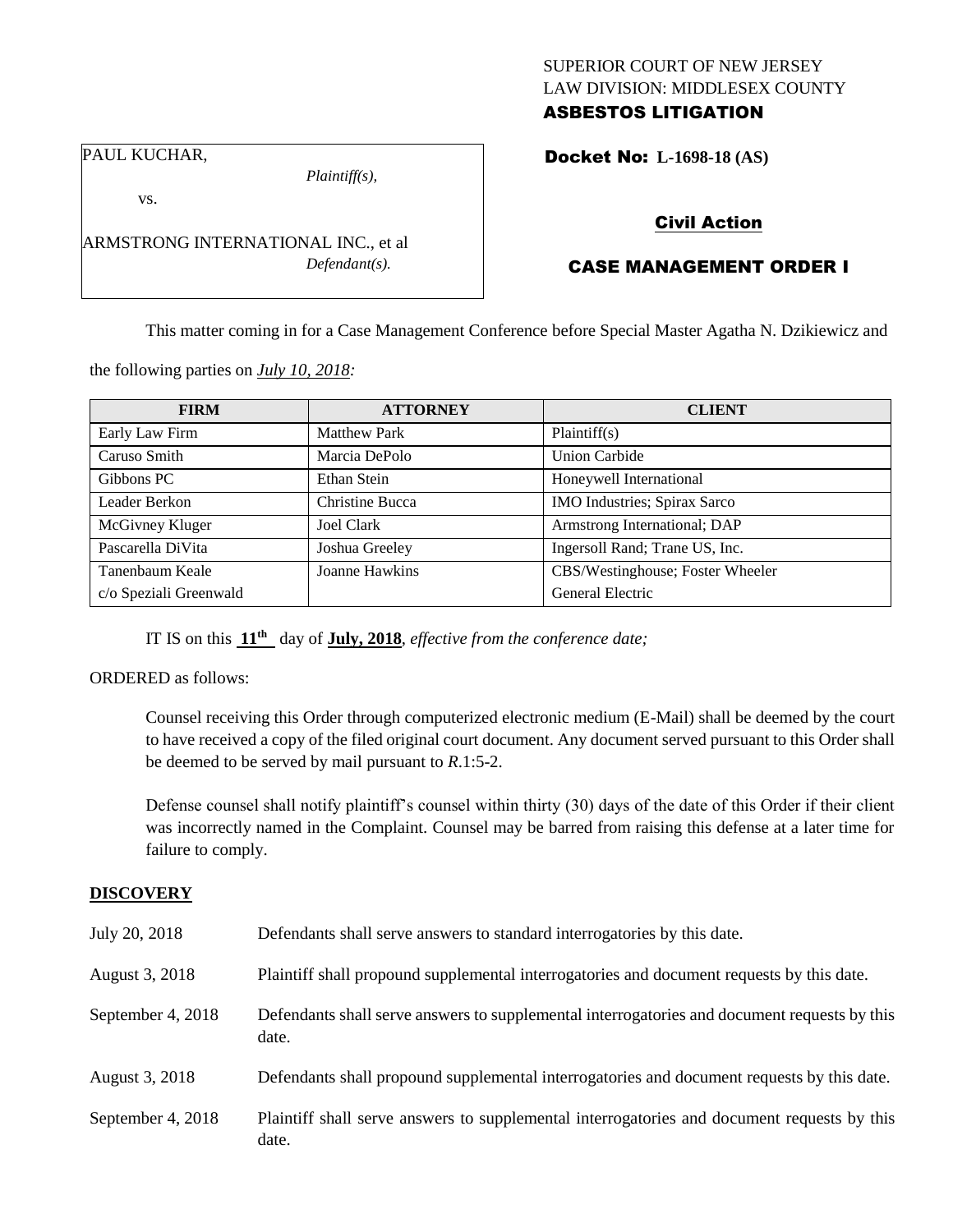- October 15, 2018 Fact discovery, including depositions, shall be completed by this date. Plaintiff's counsel shall contact the Special Master within one week of this deadline if all fact discovery is not completed.
- October 15, 2018 Depositions of corporate representatives shall be completed by this date.

#### **EARLY SETTLEMENT**

October 19, 2018 Settlement demands shall be served on all counsel and the Special Master by this date.

### **SUMMARY JUDGMENT MOTION PRACTICE**

- October 19, 2018 Plaintiff's counsel shall advise, in writing, of intent not to oppose motions by this date.
- November 2, 2018 Summary judgment motions shall be filed no later than this date.
- November 30, 2018 Last return date for summary judgment motions.

#### **MEDICAL DEFENSE**

- October 5, 2018 Plaintiff shall serve medical expert reports by this date.
- October 5, 2018 Upon request by defense counsel, plaintiff is to arrange for the transfer of pathology specimens and x-rays, if any, by this date.
- February 28, 2019 Defendants shall identify its medical experts and serve medical reports, if any, by this date. In addition, defendants shall notify plaintiff's counsel (as well as all counsel of record) of a joinder in an expert medical defense by this date.

### **LIABILITY EXPERT REPORTS**

- January 11, 2019 Plaintiff shall identify its liability experts and serve liability expert reports or a certified expert statement by this date or waive any opportunity to rely on liability expert testimony.
- February 28, 2019 Defendants shall identify its liability experts and serve liability expert reports, if any, by this date or waive any opportunity to rely on liability expert testimony.

### **EXPERT DEPOSITIONS**

March 18, 2019 Expert depositions shall be completed by this date. To the extent that plaintiff and defendant generic experts have been deposed before, the parties seeking that deposition in this case must file an application before the Special Master and demonstrate the necessity for that deposition. To the extent possible, documents requested in a deposition notice directed to an expert shall be produced three days in advance of the expert deposition. The expert shall not be required to produce documents that are readily accessible in the public domain.

#### **PRE-TRIAL AND TRIAL**

March 19, 2019 @ 1:30pm Settlement conference. All defense counsel shall appear with authority to negotiate settlement and have a representative authorized to negotiate settlement available by phone. Any request to be excused from the settlement conference shall be made to the Special Master no later than 4:00pm of the day prior to the conference.

 $\_$  ,  $\_$  ,  $\_$  ,  $\_$  ,  $\_$  ,  $\_$  ,  $\_$  ,  $\_$  ,  $\_$  ,  $\_$  ,  $\_$  ,  $\_$  ,  $\_$  ,  $\_$  ,  $\_$  ,  $\_$  ,  $\_$  ,  $\_$  ,  $\_$  ,  $\_$  ,  $\_$  ,  $\_$  ,  $\_$  ,  $\_$  ,  $\_$  ,  $\_$  ,  $\_$  ,  $\_$  ,  $\_$  ,  $\_$  ,  $\_$  ,  $\_$  ,  $\_$  ,  $\_$  ,  $\_$  ,  $\_$  ,  $\_$  ,